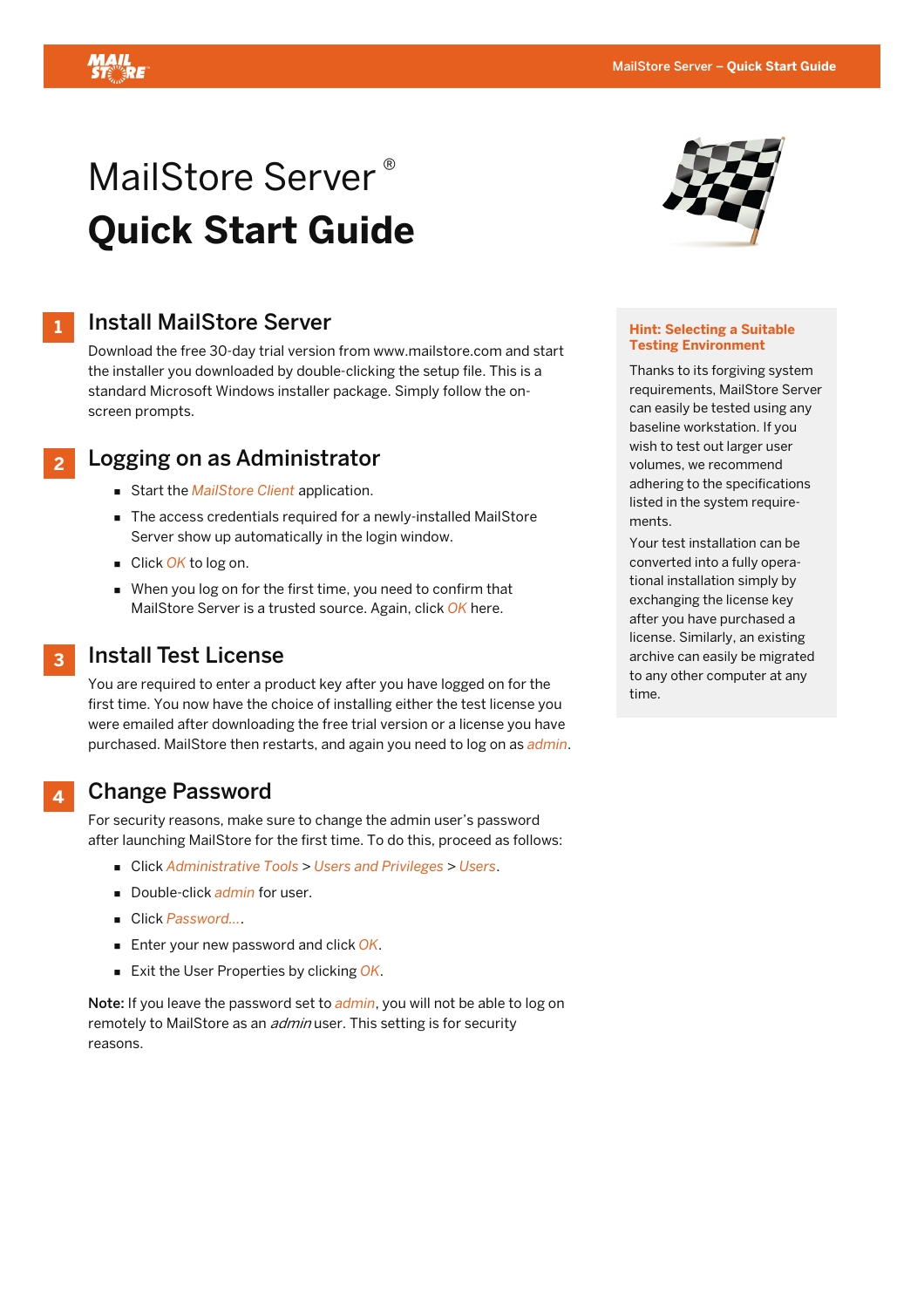

**5** 

## Create Users

It may be more economical to synchronize users with a directory service rather than creating them manually, depending on your system environment. In addition to Active Directory and generic LDAP support, MailStore Server also enables you to synchronize users from a mail server. If your initial archiving needs only encompass a single mailbox or email files (such as a PST file), manual user creation is entirely adequate.

#### **Option 1: Synchronize Users**

To set up synchronization with a directory service in MailStore Server, proceed as follows:

- Click *Administrative Tools* > *Users and Privileges* > *Directory Services*.
- Change the *Directory Services Type* to the directory service that matches your environment.
- Next, enter the required settings for the selected *Directory Services Type*. In-depth descriptions of these settings are provided in the MailStore Server help section.
- Optional: Click *Default Privileges...* to view and specify privileges for new users provided from a directory service.
- To test your entries, click *Test Settings* and check the results.
- To synchronize, and thereby create the users, click *Synchronize Now*.

#### **Option 2: Create Users Manually**

To create users manually, proceed as follows:

- Click *Administrative Tools* > *Users and Privileges* > *Users*.
- Click *Create New...*.
- Enter a user name for the new user and confirm with *OK.*
- In the next window, enter the full user name and click the *Password...* button to specify a MailStore password for the new user.
- Click OK to apply the settings and exit the User Properties.

Note: Manually-created users are permitted to archive email by default.



#### **Background**

A corresponding user archive is automatically generated and linked to this user for each new user that is created. When a MailStore user is deleted, the associated user archive remains intact. This can be assigned to other users as needed.

#### **Hint**

Some archiving profiles (such as *Multiple Mailboxes*) provide automatic synchronization with the directory service before archiving.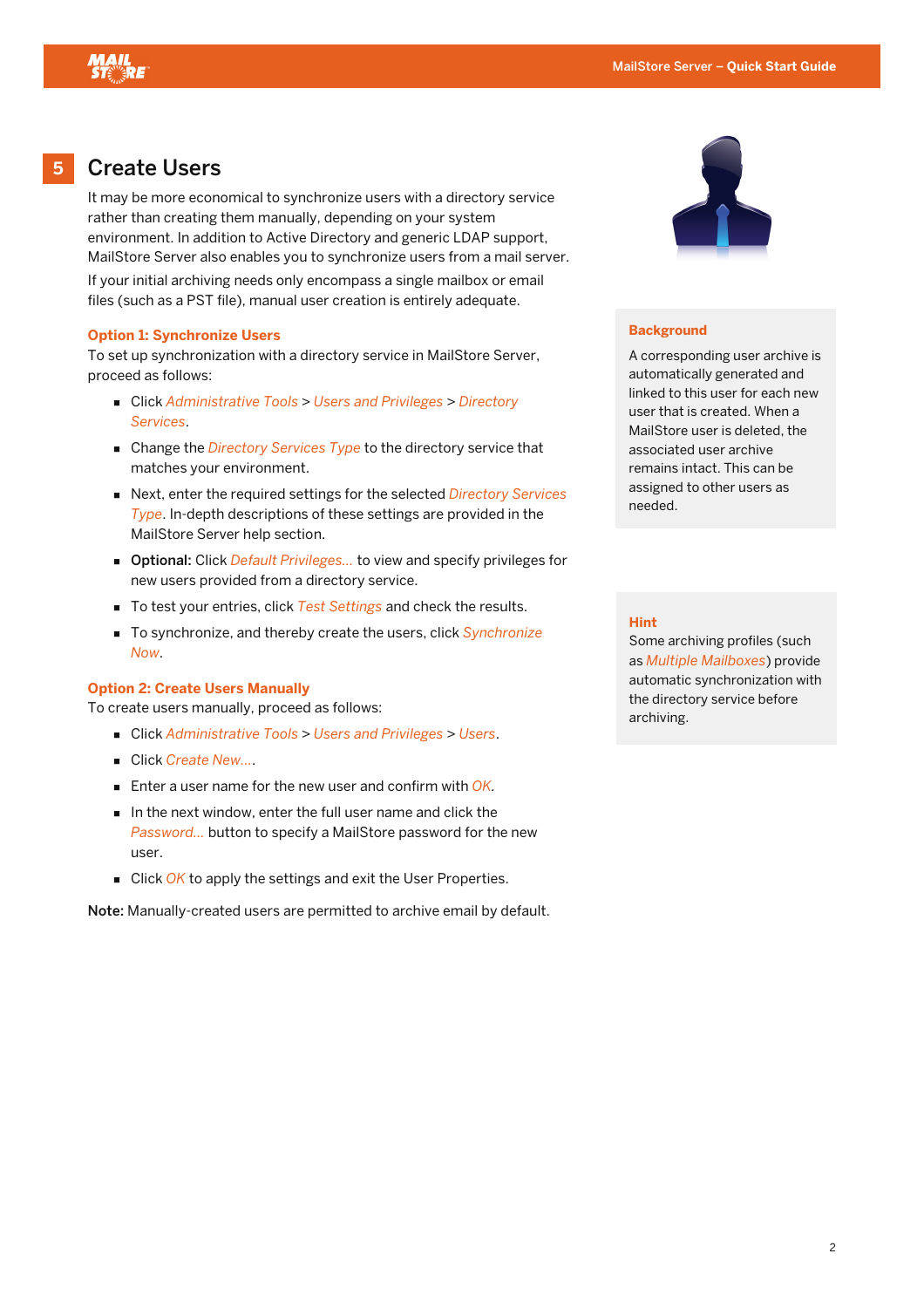

#### **6**  Archiving Management based on Profiles

## **Overall Concept**

In MailStore Server, email archiving is controlled using archiving profiles. An archiving profile contains the following data:

- What is archived (for example, a specific mail server)
- How much is archived (for example, specified mailboxes or a specific folder within a mailbox)
- Additional settings such as deletion rules (these settings are disabled by default, enabling you to safely test MailStore in live operating environments)

Note: Archiving profiles can either be run manually or according to a schedule, and they can be modified or deleted at any time. This has no effect on previously-archived emails.

Note: In MailStore Server, archived emails are always associated with specific users and stored in the corresponding user archives.

#### **Archiving Your First Email**

MailStore users who are assigned the required privileges by the MailStore Administrator are able to archive individual mailboxes, local email client profiles, and email files.

Administrators are additionally able to centrally archive email for several or all users. Archiving profiles such as *Multiple Mailboxes* can be used for this purpose.

To get to know MailStore, we recommend first archiving a single mailbox or a local email client profile. To do this, proceed as follows:

- Click *Archive Email*.
- In the *Create Profile* area, select the source for archiving your email.
- You can then specify the properties of the archiving profile using the Setup Wizard provided.
- The last page in the Setup Wizard dialog box provides a *Finish*  button, which you need to click in order to run the archiving profile.

After archiving is complete, you can immediately access the archived emails using the folder structure provided on the left of the window. The archiving profile you have just created is now displayed in the *Saved Profiles* list. From here, you can run it whenever it is required.



### **Note**

If you are logged on as the MailStore Administrator while setting up the archiving profile, you can also specify the user archive in which the emails are stored. If you are logged on as a regular user, this is always your own user archive.